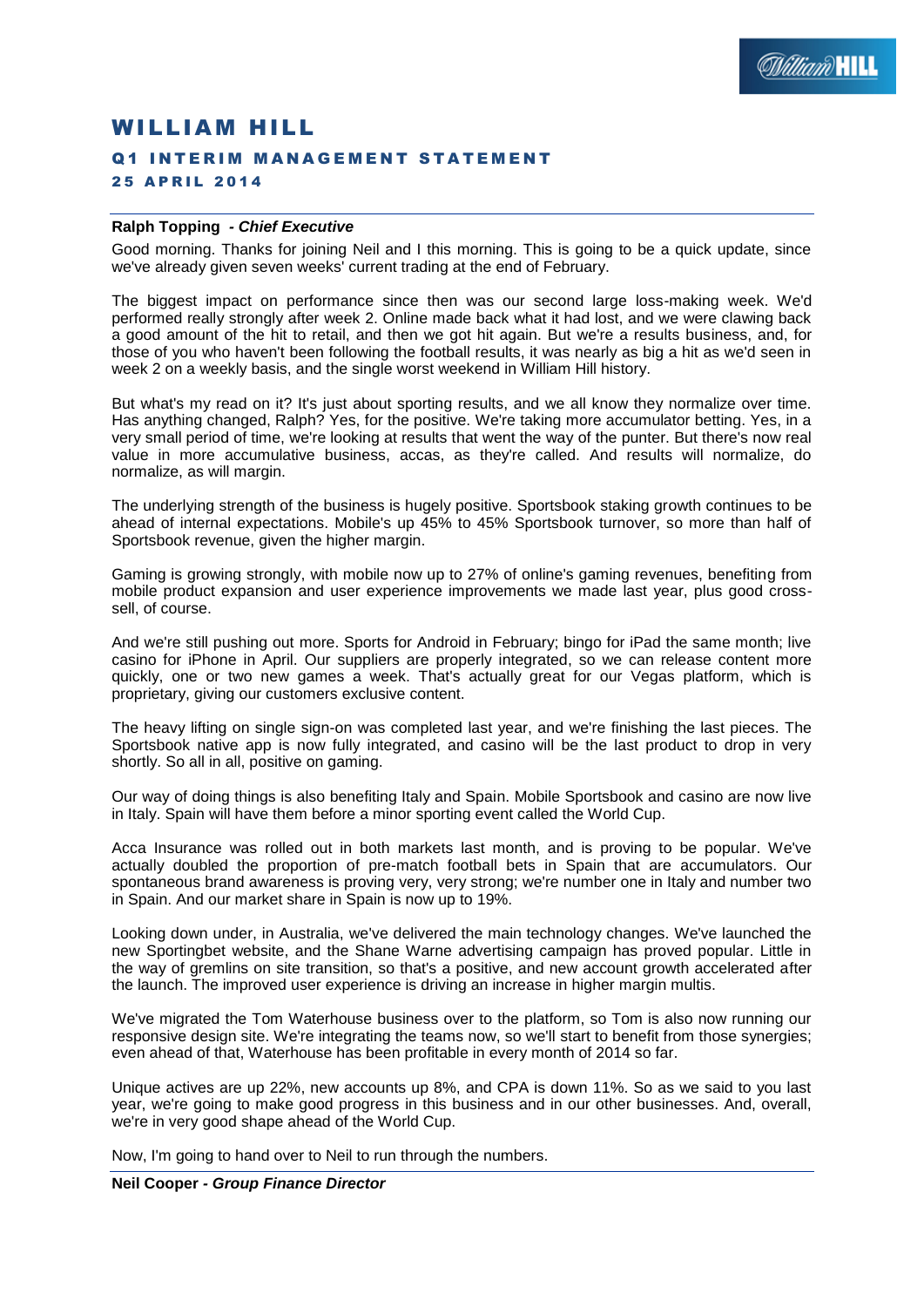Thanks, Ralph, and good morning to everybody. As Ralph has said, the first quarter for us has been generally very positive in terms of business levels, but margins, in particular in football, have been in the punters' favor during the quarter. So profit progression has not benefited from this increase.

Allied to this, the budget this year brought an unpleasant surprise, which has led us to reassess how we manage our tail sites. More on this in a moment, but let's start with a canter through the key trading numbers from the statement.

Starting at online, the business saw strong wagering growth, up 39%. We saw the strongest wagering growth in football, with pre-match football wagering up by around two-thirds. Offsetting this, in revenue terms, gross win margin fell below our expectations at 7.1%. That's 2.9 percentage points below the prior year.

Whilst we previously discussed the poor performance in the second week of the year, we also saw, as Ralph has indicated, a very bad loss-making week in week 12.

Looking at analysis on football results over the first 14 weeks, a period largely mapping to the quarter, we've seen a circa 10% reduction in draws, and a circa 10% increase in wins, in the most popular 10 online daily selections versus the prior year. We also saw an increase in the most popular online selections winning more frequently.

The top three daily selections won nearly 70% more often in 2014 than in 2013, and the top 10 selections won three times this year. To illustrate with a specific example, every time Roma have been in the top 10 selections this year, they've won. That's 100% record for them.

To give you some sense of the impact of these results on the quarter, our in-play margin fell slightly, from 5.9% in 2013 to 5.6% in 2014. But I've given you the numbers for the overall margin, and our pre-match football gross win margin fell by more than half, from 21.6% in what was admittedly a good quarter 1 last year, to 9% this year.

Bonusing showed an increase of 0.9% of wagering, in line with our expectations, with the impact of the margin decline therefore being the main driver of the 7% year-over-year fall in Sportsbook net revenue.

Overall online net revenue grew by 4%, with this results-driven Sportsbook decline more than offset by good growth in gaming net revenues, up 16%.

Mobile casino has been the standout performer for us. Total mobile gaming revenues were up 142%, and now amount to 27% of all gaming revenues.

Costs were in line with our internal expectations, up around 8%. Within this, marketing represented 27% of net revenue in the quarter. Operating profit fell 6%.

Moving to retail, where we also saw strong growth in football wagering, up 20%. Total retail staking grew by 3%, with the UK horserace wagering in line, benefiting from additional fixtures, given the weather-impacted schedule in quarter 1, 2013.

As per online, margins suffered as football results impacted performance. Versus the very strong prior-year quarter, margin fell 3.1 percentage points, to 17.6%, and OTC gross win fell 13%, driven by this margin swing.

Gaming machines saw 2% growth in gross win per machine per week, from GBP904 to GBP926. Total gross win on machines grew 5%, with broadly consistent growth in each of the months through the period. Reported machines net revenue growth at 11% was distorted by the MGD transition in February last year.

Overall, net revenue in retail fell 2% on a headline basis, 4% after adjusting for MGD. Operating costs grew 5%. After adjusting for the MGD transition this is around 4%, in line with our expectations for this quarter.

Our full-year guidance remains unchanged at 3% to 4%. And looking ahead, I would remind you that we have now expanded single manning to appropriate locations in the evening, as from the end of quarter 1.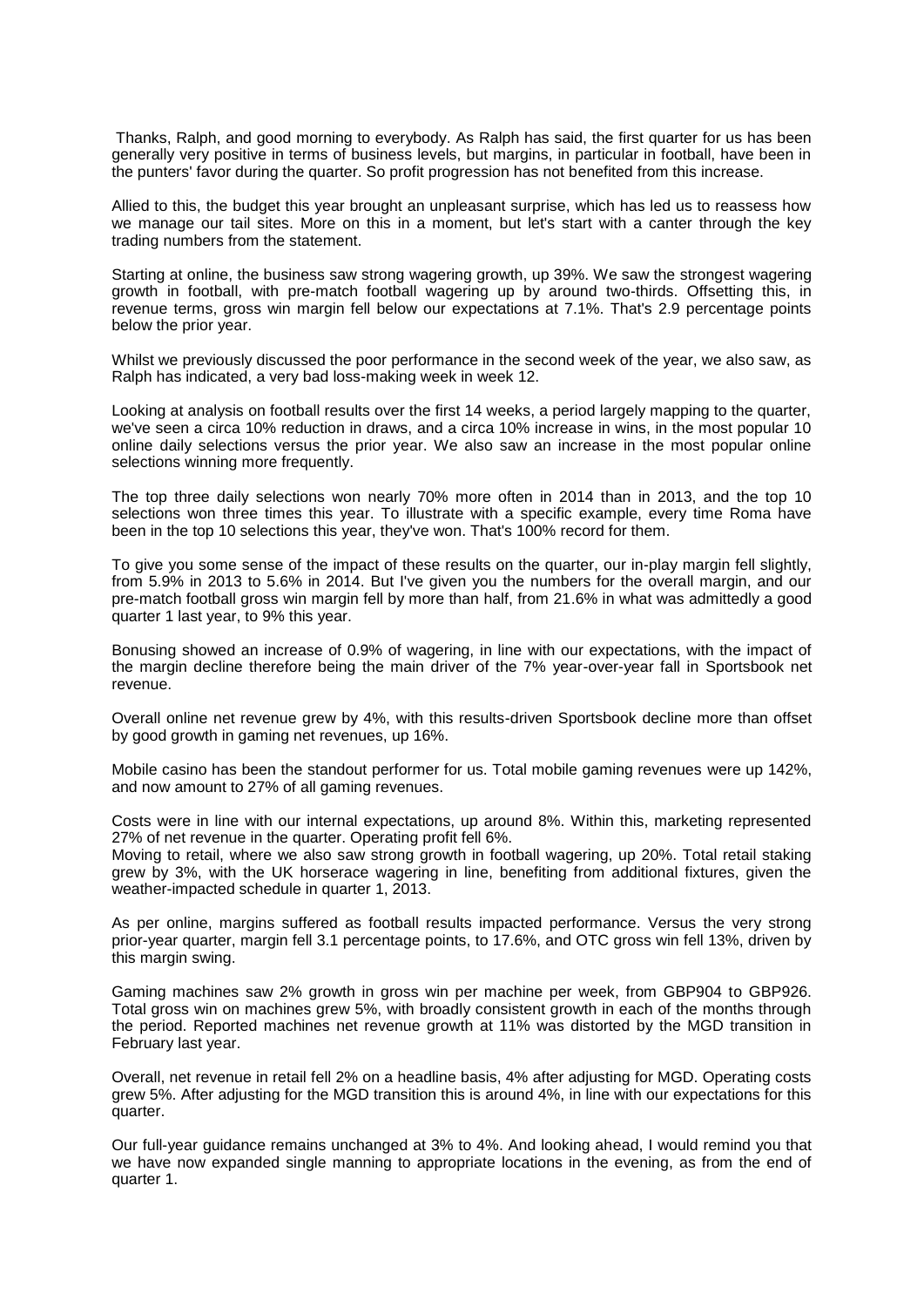Given the fall in gross win margins, retail operating profit fell by 25%.

As Ralph has outlined, operational progress in Australia has been positive. Reported operating profit growth rates of over 350% reflect, of course, the fact that we only owned Sportingbet for a small part of quarter 1 last year.

Against a local currency pro forma quarter, William Hill Australia, including Tom Waterhouse, saw wagering growth of 11%, and net revenue growth of 3%, following a decline in margins from 9.2 points to 8.7%. Profits fell by 9% in the quarter on this measure.

The positive trends in commercial metrics continue to reflect the good activity being undertaken by the team. Cost per acquisition has fallen by 11%, new accounts have grown by 8%, and unique actives were up by 22%.

The US also continues to show strong growth, with amounts wagered up 23%, and profit up nearly 200%, following a positive margin swing.

At the Group balance sheet level, net debt for covenant purposes fell by GBP86 million to GBP710 million, benefiting, in part, from a positive working capital swing.

Given current expectations of business mix, we now expect a slightly higher effective income statement tax rate at 18%, versus the prior 17% guidance.

I should also flag the announcement in this year's budget, about the upcoming increase in the rate of machine games duty in March 2015: from its current 20% rate to 25%. We estimate that this would have cost us around GBP22 million if applied to 2013.

Finally from me, and following on from the announced increase in indirect taxes for retail, we have concluded today a major tail closure analysis, with a portfolio of 109 shops expected to close this year as a result. The costs of the closure will be treated as exceptional, given their scale and non-recurring nature.

There will be circa GBP6 million of non-cash write-off and impairment of intangible and tangible assets, and we will be taking a provision of GBP17 million to GBP18 million, covering leases, rates, dilapidations and redundancies.

I expect this latter provision to exit, in cash flow terms, over the next five years, with a tail beyond that. The average remaining lease length in that portfolio is just over three years but, as I've said, there will be some longer exposures in the group.

Back to Ralph now.

#### **Ralph Topping** *- Chief Executive*

Thanks, Neil. So without sporting results, KPIs are good. We're very, very strong competitively, and we're continuing to diversify.

We're the industry leader, with the best senior executive management team in the sector, built and developed by myself. And we run a business that has been on the scene for 80 years this year. So where are we on regulation and taxation? We're awaiting a statement from the government, possibly around the end of this month. Now, being the leader in the sector, I'm going to give you my views. What do I think they will say?

Let's acknowledge that there's a lot of work going on already, because people are not looking at the big picture. The Gambling Commission has one consultation to review the license, conditions and codes of practice, looking at harm-minimization measures, and drawing on the Code for Responsible Gambling.

At the DCMS, they've asked the Advertising Standards Authority and the Remote Gambling Association to look at voluntary measures around gambling advertising, to consider what revisions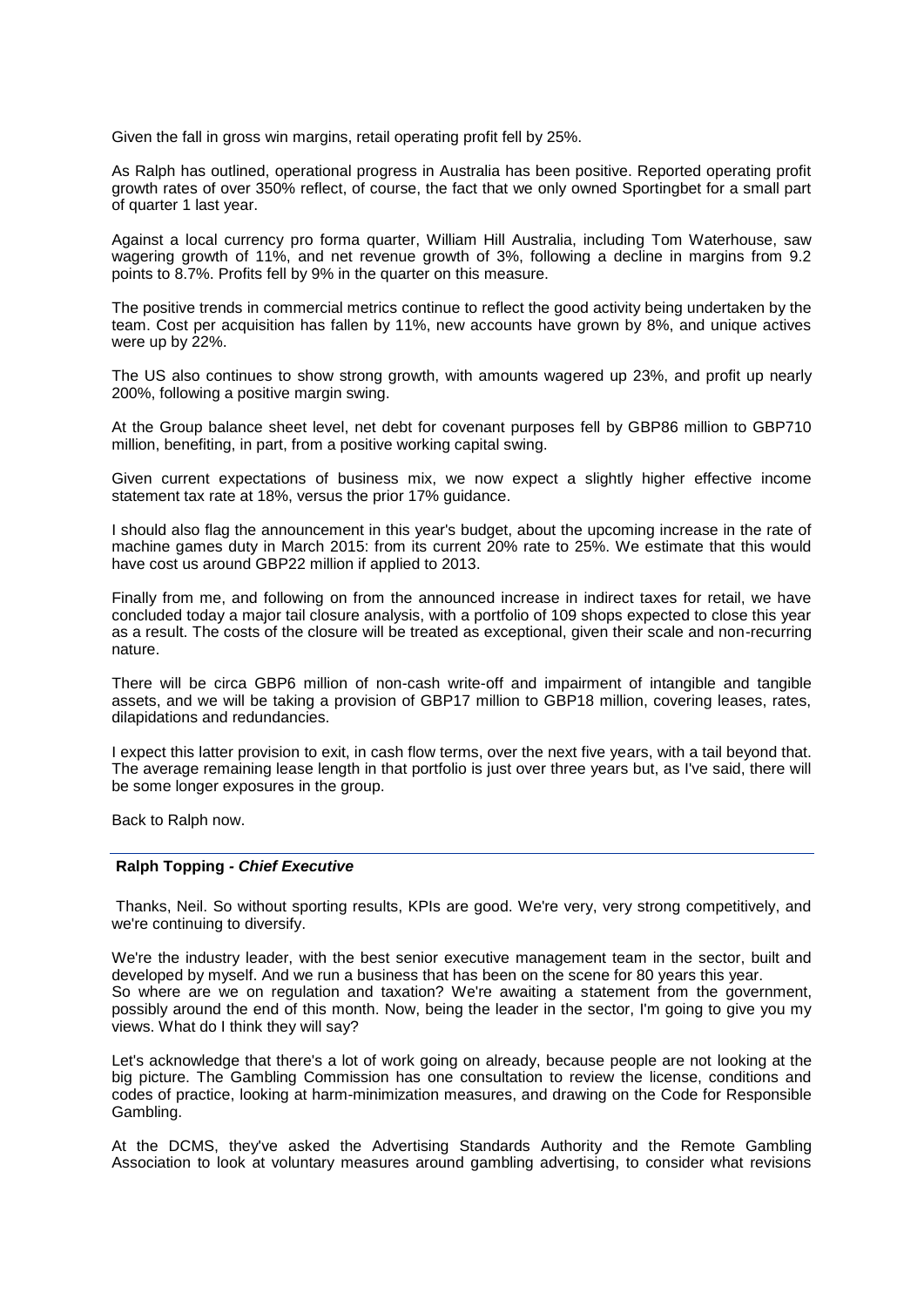might be necessary in order to continue to protect children and the vulnerable. And we should note that the DCMS has had a change of minister recently.

The Department of Communities and Local Government is progressing consultations on planning changes that could put betting shops into a separate use class from the rest of the high street.

Does that worry William Hill? Short answer, no.

Plus we've got the RGT research, which we'll report in the autumn. This is to identify potentially harmful patterns of play. And we should remember that, potentially harmful patterns of play, and appropriate ways to deal with them without impacting those for whom play is not an issue. So in many ways, we already know the shape of a lot of the measures the government is looking to pursue.

Could the government do something more radical? Well, what any government has to seriously think about are the implications of any significant change. We've already demonstrated it today; impacting revenues and profits closes shops.

We've announced 109 closures and around 420 of my colleagues have their jobs at risk. We fully expect other companies in the industry to be in a similar position.

What's the effect of all that? Well, there's lost revenue to the government; there's lost rents and more empty shops on the high street; there's lost jobs.

Who loses their jobs? 57% of our retail colleagues are women; 30% of them are aged 18 to 24 and are part-time workers as well. Both groups are government targets. All of them have lower than average opportunities to find other jobs. That is the basic reality.

What else could it mean? I'm a great believer in the law of unintended consequences, and I think it operates here. It will make it very hard for the horseracing industry, and almost impossible for the greyhound industry to thrive.

The greyhound industry could very easily be devastated. Track closures, 7,000 jobs at risk, and it could even mean higher problem gambling levels and higher crime in the UK; both prime objectives under our license to operate.

Now if you look back to 1999 and you compare the positions, what we have here is problem gambling stable, or even declining, and it was already low by international standards. The industry is doing a great job of tackling problem gambling and we keep improving. We're already driving up the number and quality and responsible gambling interactions under the Code, so how does closing betting shops help problem gambling?

The question everyone needs to think about as well is, how does it help keep crime out of gambling? That was the fundamental principle under which betting shops were legalized in the first place. The Gambling Commission and local authorities already seize hundreds of illegal gaming machines every year, and some of them are the high stake prize machines.

They focused on training local authorities to deal with wider illegal gambling issues. We're not too far away from Green Lanes in Haringey where our opponents claim there are too many betting shops. Well, more than 100 illegal gaming machines have been seized from unlicensed premises in the last year, proving that, even now, demand is not being met by the regulated sector.

Above all, let's be practical; anything the government does has to be subject to consultation. There are legal issues around matters that are not properly consulted on, or that are not based on evidence. If you start the consultation now it's going to conclude at about the same time as the ongoing RGT research comes out, or even after. So in many ways, it's better to wait and see what the research says, then we can move ahead in a consolidated fashion.

William Hill is 80 years of age this year. It's not the happiest birthday, I think, when you're going to announce that 420-odd jobs are at threat. And neither Neil or I take any personal satisfaction about having to do that to colleagues.

We're a legitimate business; we've always been a legitimate business. We provide customers with a safe environment in which to bet, and with the best responsible gambling support systems in the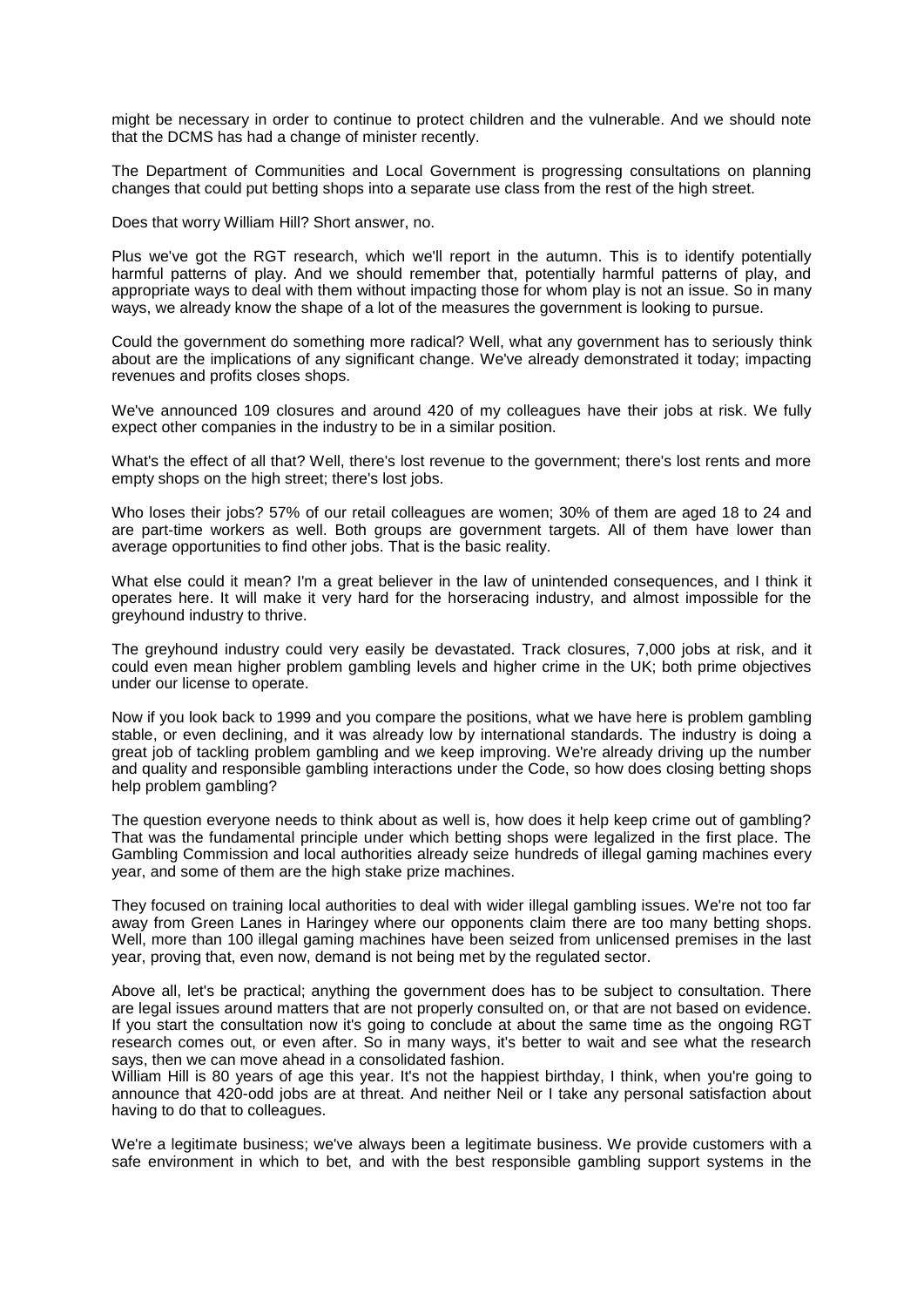gambling sector. And we have a commitment to keep on improving. We are not a lackadaisical organization working in an indifferent industry.

Thank you for listening. Operator, let's open up the Q&A which I will remind everybody will be short.

# **QUESTION AND ANSWER**

#### **James Ainley** *- Citi - Analyst*

I've got a question on online wagering trends. There's obviously been somewhat slower growth in the last six weeks, compared to the first seven weeks; I reckon about 31% in sports and about 10% on gaming, if my numbers are right. I just wondered if you could comment on whether you've seen any change in the competitive intensity of the industry in the last few weeks, or anything in the comps that might suggest that growth would be slower in the most recent period?

#### **Ralph Topping** *- Chief Executive*

For that, we're coming to the end of the football season; pretty much, there's always a tail-off towards the end of the football season. I don't see anything in the numbers to give me any concern. I mean you're talking about a 30-plus-% growth and we're saying that's a concern; if that's a concern then I'm a Dutchman, start calling me Johannes.

#### **Neil Cooper** *- Group Finance Director*

James, I think the other thing just to note is the first seven weeks, and I think, to be fair, we said this at the time, we're rolling over the peak of the weather affected schedules from 2013. And obviously that positive impact has come out of the base; hence, the numbers look like they've slowed, as you've said.

So I think you just have to be balanced in assessing what has driven the upside. In part, it's been rolling over a soft period last year, and the bulk of that was in the first seven weeks. So I think we said that actually at the trading statement when we commented at the start of the year.

# **James Ainley** *- Citi - Analyst*

Yes, okay. All right. Thank you.

## **Vaughan Lewis** *- Morgan Stanley - Analyst*

At the full-year results, you were talking about possible acquisitions and growing the international business. Is there anything you're actively looking at, at the moment, and any sort of update on where you might be thinking?

And then a couple on the online side.

#### **Ralph Topping** *- Chief Executive*

I'll just answer that. We always look at things, and we would never tell you what we're looking at. So - -

## **Vaughan Lewis** *- Morgan Stanley - Analyst*

Is there an active pipeline though, is there anything you're actually working on, or is it just, in principle, you're always looking?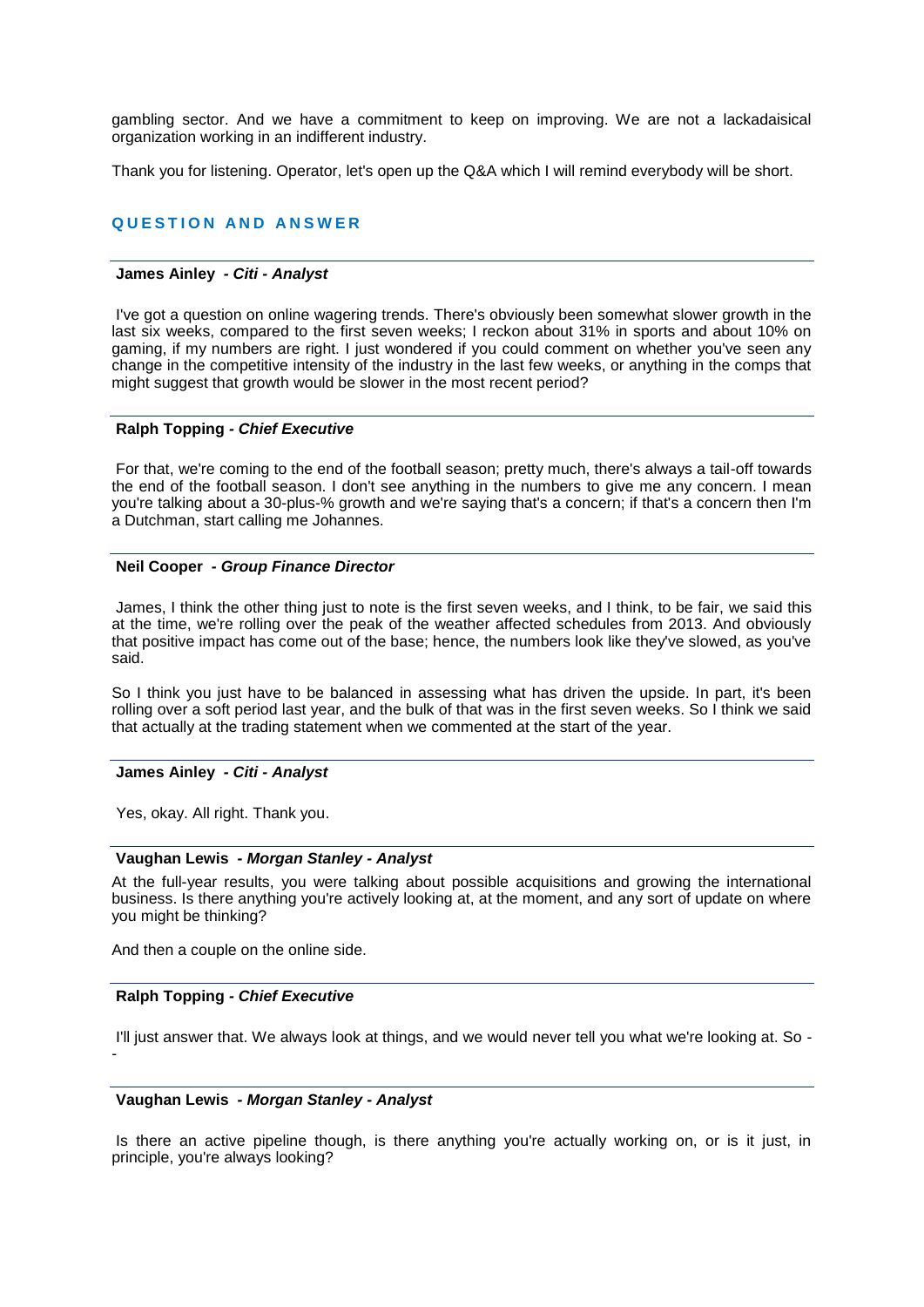## **Ralph Topping** *- Chief Executive*

I refer the caller back to my previous answer. I would never tell Lewis or Vaughan what's happening.

#### **Vaughan Leiws** *- Morgan Stanley - Analyst*

Fair enough. A couple on the online side. What are the trends with active customers and new signups in the online business, not in Australia? And then, is there a rationale for spinning off the whole online business, and are there any fundamental issues that would make that difficult, or would that be fairly easy, given that they're all owned subsidiaries? Thanks.

#### **Neil Cooper** *- Group Finance Director*

I'm sure I've said this to you, so please don't take offence if it sounds repetitive (laughter), but we don't typically disclose that level of detail in what is a quarterly IMS. So please don't take offence if you feel I'm changing my view, but I don't think I am on that.

Ralph, do you want to comment on the merger question?

## **Ralph Topping** *- Chief Executive*

It's an interesting question, I think. So you're saying spin online off or spin retail off.

#### **Vaughan Lewis** *- Morgan Stanley - Analyst*

Well, it's the same thing isn't it, either.

## **Ralph Topping** *- Chief Executive*

It depends on, is your glass half empty or glass half full? I think William Hill having a combined retail and online business works for us, at the moment. I'm sure it will go on to continue working for us. I think there's going to be -- the wonderful thing about the gambling sector, I think, is going to be lots and lots of opportunities, going forward, for consolidation.

Some of the fundamental thinking about consolidation has to alter, I think, and that will call for changes in policy at government level and elsewhere. Because if you seriously want to protect the - help the racing industry, then the racing industry cost to gambling and betting, especially retail betting, has to fundamentally alter.

One of the ways in which you can do that is to take out more costs through consolidation. So I think there's many plays to take place over the next two to three years, and that's why I would never dream of leaving this sector. There's so many opportunities ahead.

## **Vaughan Lewis** *- Morgan Stanley - Analyst*

Great. Thank you.

## **Patrick Coffey** *- Barclays - Analyst*

Just a couple from me, if you don't mind? So are you seeing anything in the competitive landscape in terms of advertising that's changed over the last, say, three or four months?

## **Ralph Topping** *- Chief Executive*

Yes, the adverts are getting worse. (laughter)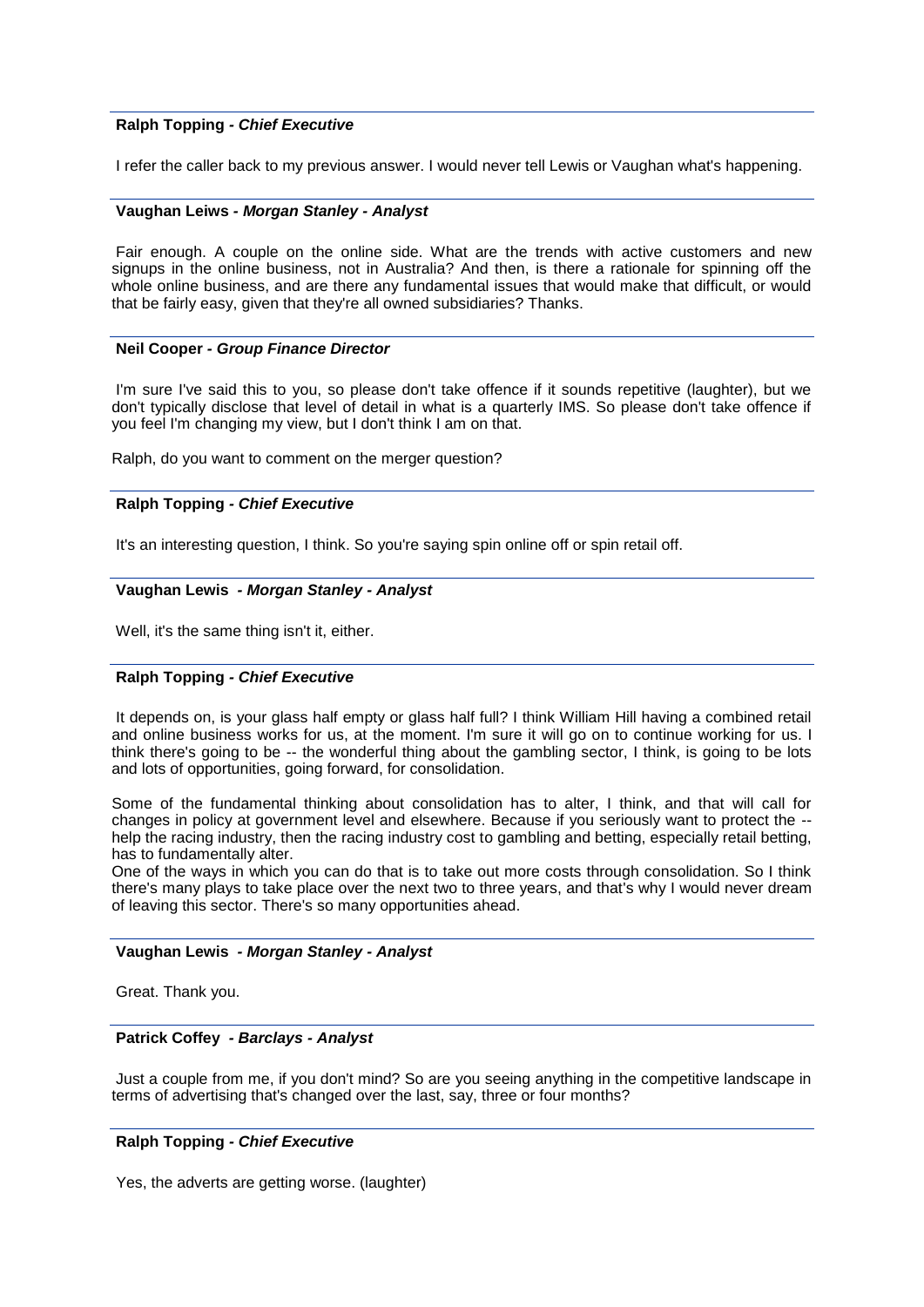## **Patrick Coffey** *- Barclays - Analyst*

And what about your competitors? (laughter)

## **Ralph Topping** *- Chief Executive*

Some of the adverts which are named after a reef are diabolical.

#### **Patrick Coffey** *- Barclays - Analyst*

Fair enough. You reference in the statement that you were talking about that, Ralph, about the PM giving us an update on gambling policy this month. There are lots of rumors, as you know, that the government are going to decrease maximum stakes, which clearly goes against their previous statements around taking an evidenced-based approach.

Is there anything further you can share in terms of what you're expecting to hear if they do talk, and basically, do you anticipate that they are going to cut maximum stakes? And just following on from that, final one --

## **Ralph Topping** *- Chief Executive*

Just remember my age here; you're giving me too many questions for a man of my age.

## **Patrick Coffey** *- Barclays - Analyst*

Okay, just on that one then. What are you expecting if they do come out on maximum stakes?

#### **Ralph Topping** *- Chief Executive*

I think the interesting word in your rambling question there was the rumors. Nobody knows what -- this is ripe for all the chatterati around the City and in journalism. Nobody knows what's going to happen. My view, and it can only be a view, is that it's what I said in the statement, that the government have already kicked off a lot of stuff. And I think David Cameron has always been consistent when he stood up in the House of Commons about waiting for taking an evidence-based approach. I've never known -- I wouldn't think David Cameron is the kind of guy that would go back on his word.

## **Patrick Coffey** *- Barclays - Analyst*

Okay. Less rambling in this question. If you did need to close further shops because of a change in regulation, would they also be treated as exceptionals over the next few years?

#### **Ralph Topping** *- Chief Executive*

Well, I think you have to -- I think we don't anticipate having to close any shops at the moment. That's the shops we're closing just now and let's see where we are, going forward, and we'll tell you at the time what we're going to do would be my answer.

#### **Neil Cooper** *- Group Finance Director*

Getting technical for a moment, the rationale for the treatment is whether it's material and/or nonrecurring. Now, clearly, a response to a change in the environment, or a one-off response to the change in the environment, we would look at one way; a consistent application of closures, we would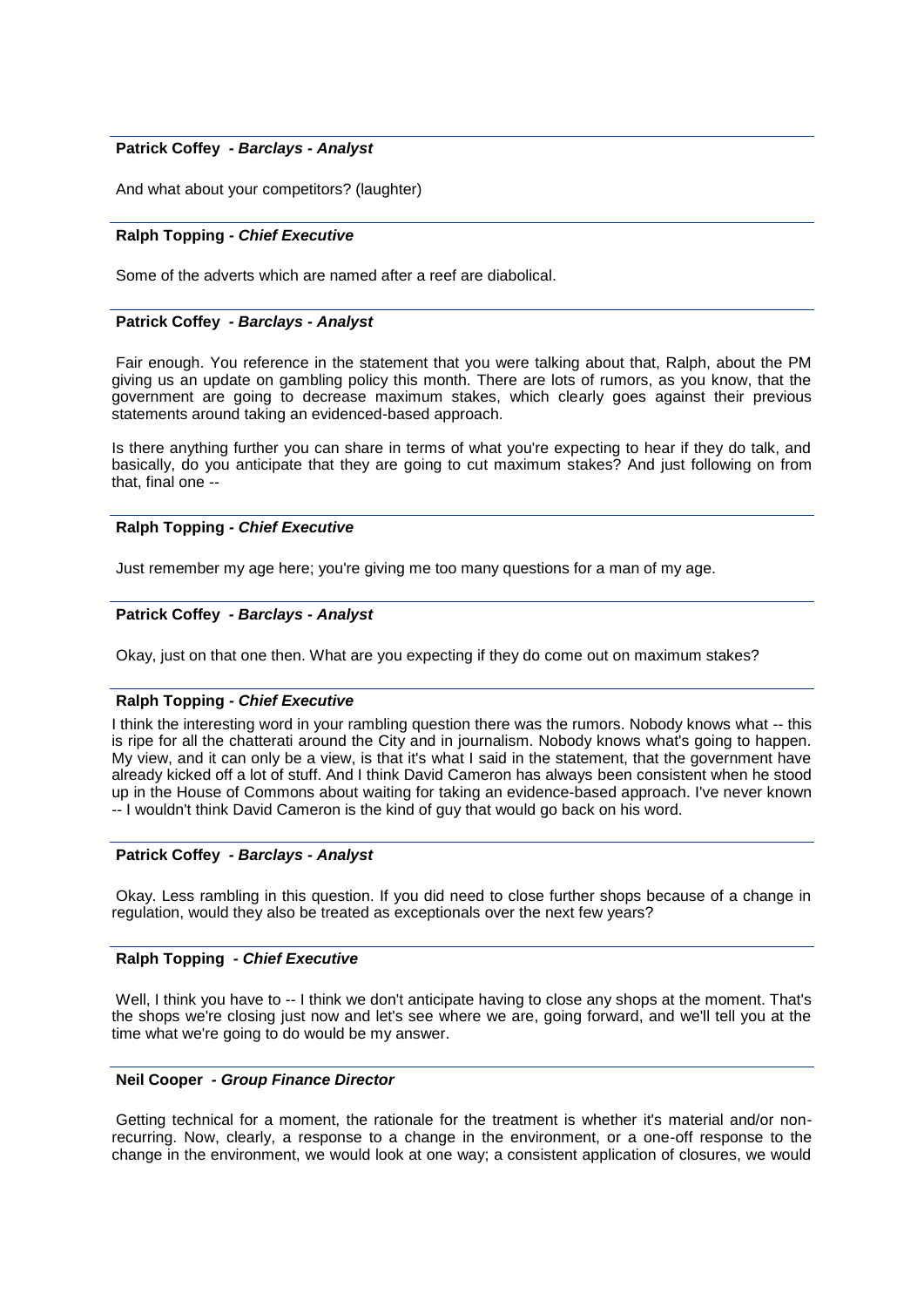look at another, as we do. And we typically close, on average, somewhere around 15 shops a year in normal course of business, which we treat as ordinary.

Shutting 110 shops as part of a response to a change in the tax environment and the outlook for tax, we're treating as an exceptional because clearly, it's a recent change, it's a material change and the consequences are material. So we would have to look at each of them on their merit; there's no single answer.

## **Patrick Coffey** *- Barclays - Analyst*

Okay, very clear. Thanks a lot, guys. Cheers.

#### **Gavin Kelleher** *- Goodbody Stockbrokers - Analyst*

Just one from me on amounts wagered. Just following on from James' question, 39% in Q1, can you give any sort of color on how much Spain and Italy added to that?

#### **Neil Cooper** *- Group Finance Director*

Well, I don't have the breakdown to hand. Both Spain and Italy have been performing well in terms of net revenue growth, so they will be contributing to that number; Spain, in particular, where we now have, according to the Spanish regulator's statistics, nearly 20% market share. So they will be contributing to that, but the bulk of the sports betting business still is in the UK.

## **Gavin Kelleher** *- Goodbody Stockbrokers - Analyst*

Okay. And just in terms of -- I know it's always difficult to calculate an impact of recycling amounts wagered, but was the amounts wagered particularly strong in periods directly after week 2 and week 12?

## **Neil Cooper** *- Group Finance Director*

We certainly saw a good week in the week 3. But again, I think you've got to be a bit cautious because, if my recollection holds, we were starting to get into a snow-affected comparator by that point. So it is quite difficult to disentangle some of these on a clinical basis in that way.

#### **Gavin Kelleher** *- Goodbody Stockbrokers - Analyst*

Okay, fair enough. And sorry, just on the in-play margin, any reason why it was down 30 bps? Like anything we should be factoring in there? Was it (multiple speakers)?

#### **Neil Cooper** *- Group Finance Director*

No look, our expectation on in-play is a little bit between 5% and 6%, and both last year and this year have come in, in that range. So the fact that it's 30 basis points different is not something that's particularly significant.

#### **Gavin Kelleher** *- Goodbody Stockbrokers - Analyst*

Okay, perfect. Thanks a million, guys.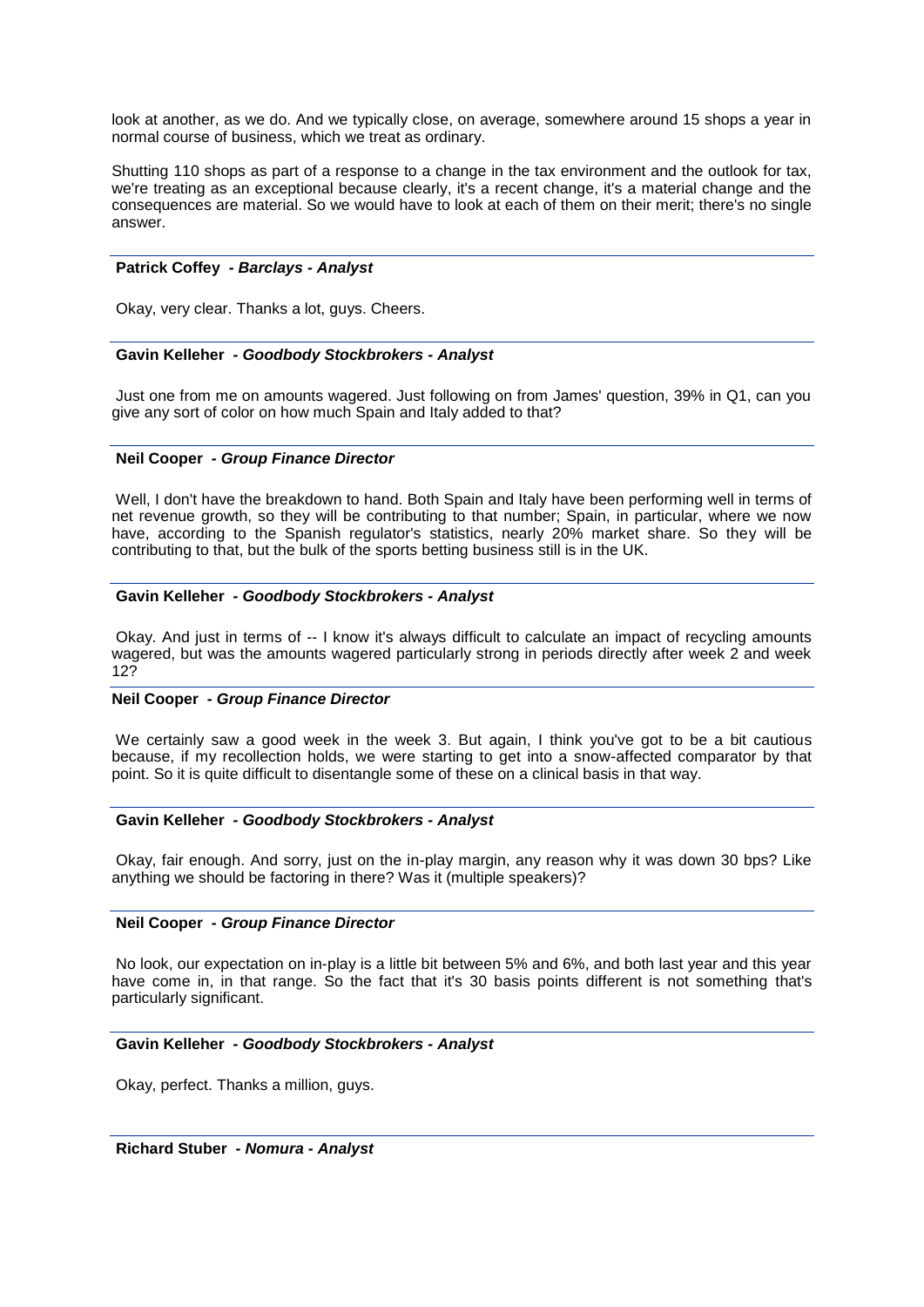Just a couple of questions, if I may? The first one is on machines. You say you've rolled out now half of the Eclipse gaming machine to half the estate. I know, obviously, there's lots of stuff going on about properties at the moment, but do you have any plans of when you plan to roll out the remaining half?

### **Ralph Topping** *- Chief Executive*

I think we're more likely to than not.

#### **Richard Stuber** *- Nomura - Analyst*

And any guidance in terms of timing? Is that going to be by the end of the year?

#### **Ralph Topping** *- Chief Executive*

We'll let you know at the half-year I think. I'm not being evasive, just normally at that time.

#### **Richard Stuber** *- Nomura - Analyst*

Okay, thanks. And the second question is, I think you already reported -- well, you disclosed GBP13 million of losses from the week 2. Could you say what the losses were for week 12 as well, please?

## **Neil Cooper** *- Group Finance Director*

Yes, it wasn't double digit, but it was certainly hugely more than what certainly I've come to expect as a loss-making week.

To give you some perspective on this, in the four years since I've been in the business, I think we'd had probably loss-making weeks that, on average, were around GBP750,000 loss and the worst case was about GBP1.2 million. So to go to 12 and then just slightly below double digit were our big swings, by historical standards, for us.

#### **Ralph Topping** *- Chief Executive*

Having said that, you get a black swan week, there's white swan weeks in there as well. And I think you have to be -- the unfortunate thing about reporting within a defined period, it's too small a period for the law of averages to kick in.

Clearly, a significant thing for us was the fact that, after week 2, online really, really clawed back those losses and which, in a very short timescale, and retail was well on the way to doing so.

Am I worried by the short-term fluctuations? No, that's the game we're in. Punters win from time to time, surprise, surprise, and with accumulator business now comprising 64% of our turnover in football, I find that would give an old bookmaker confidence in the future.

#### **Ivor Jones** *- Numis Securities - Analyst*

Apologies if you covered this earlier, I got slightly distracted. Did you talk about shop openings and your plans for new openings?

#### **Neil Cooper** *- Group Finance Director*

No, we didn't, but we're not materially changing our outlook on that. We guide to net 1% and we certainly don't think this year that's inappropriate. That takes into account, obviously, openings less normal course of business closures.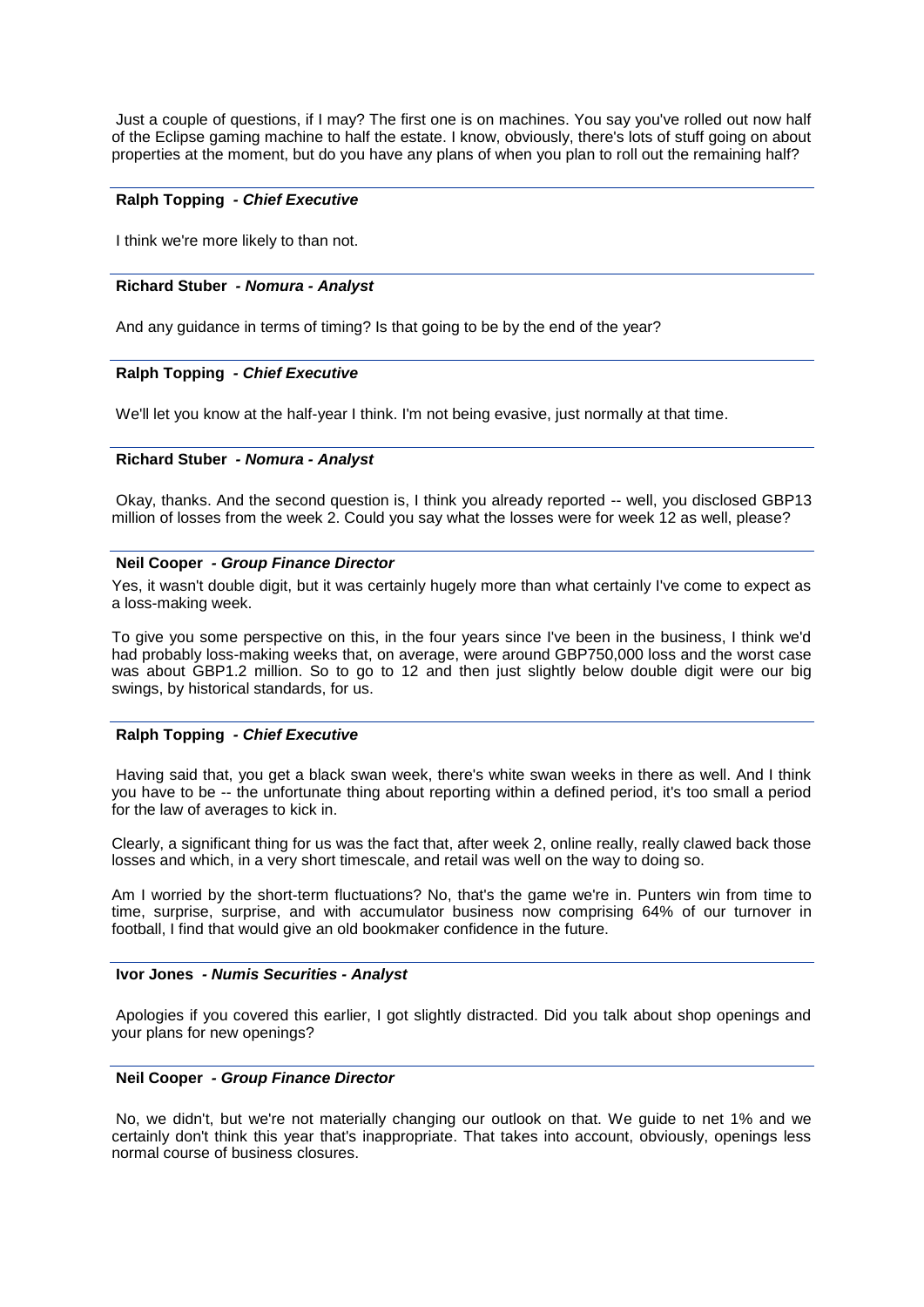#### **Ivor Jones** *- Numis Securities - Analyst*

So the exceptionals you've talked about apart, no real changes to the CapEx plans we might have in our models?

#### **Neil Cooper** *- Group Finance Director*

That's right, yes. No, nothing material to report at this stage. What have you got in, just out of interest?

## **Ivor Jones** *- Numis Securities - Analyst*

That's a) a secret; and b) I can't find the model at the moment (laughter). It's only a quarterly update, Neil, so I can't talk about level of detail.

#### **Neil Cooper** *- Group Finance Director*

Brilliant.

**Ralph Topping** *- Chief Executive* 

Okay, brilliant, Ivor.

#### **Neil Cooper** *- Group Finance Director*

Fantastic.

## **Ivor Jones** *- Numis Securities - Analyst*

What does this tell us about the future for the shops, though, Ralph; a new lower base, maybe 1% growth if there's no more regulatory change. Cost growth is going to be more than that, and I think there's lumps of cost to be taken out is what I really wanted you to talk about.

## **Ralph Topping** *- Chief Executive*

Well, I think we've done very well in taking costs out of shops over the last four or five years. I think the really annoying thing about the machine game hike is that we've done exceptionally well as a business to get through the last six or seven years of recession caused by you guys, the bankers. So I think we've done exceptionally well there and it's very disappointing that we're to be hit by the machine games duty.

Now, I think the positives on it are the given Sajid's gone into DCMS, I think he's a big-picture guy and I welcome that appointment. I think they're a sponsoring ministry and I'm sure that -- I've met him a couple of times and he is a guy I think that you can do business with. So for the very first time in a long time, and no criticism in previous ministers, we have someone there who has, I think, the depth of intellect to get our industry and understand our industry.

### **Ivor Jones** *- Numis Securities - Analyst*

But if you don't get help from the government, can the shop -- can the retail business grow its profits?